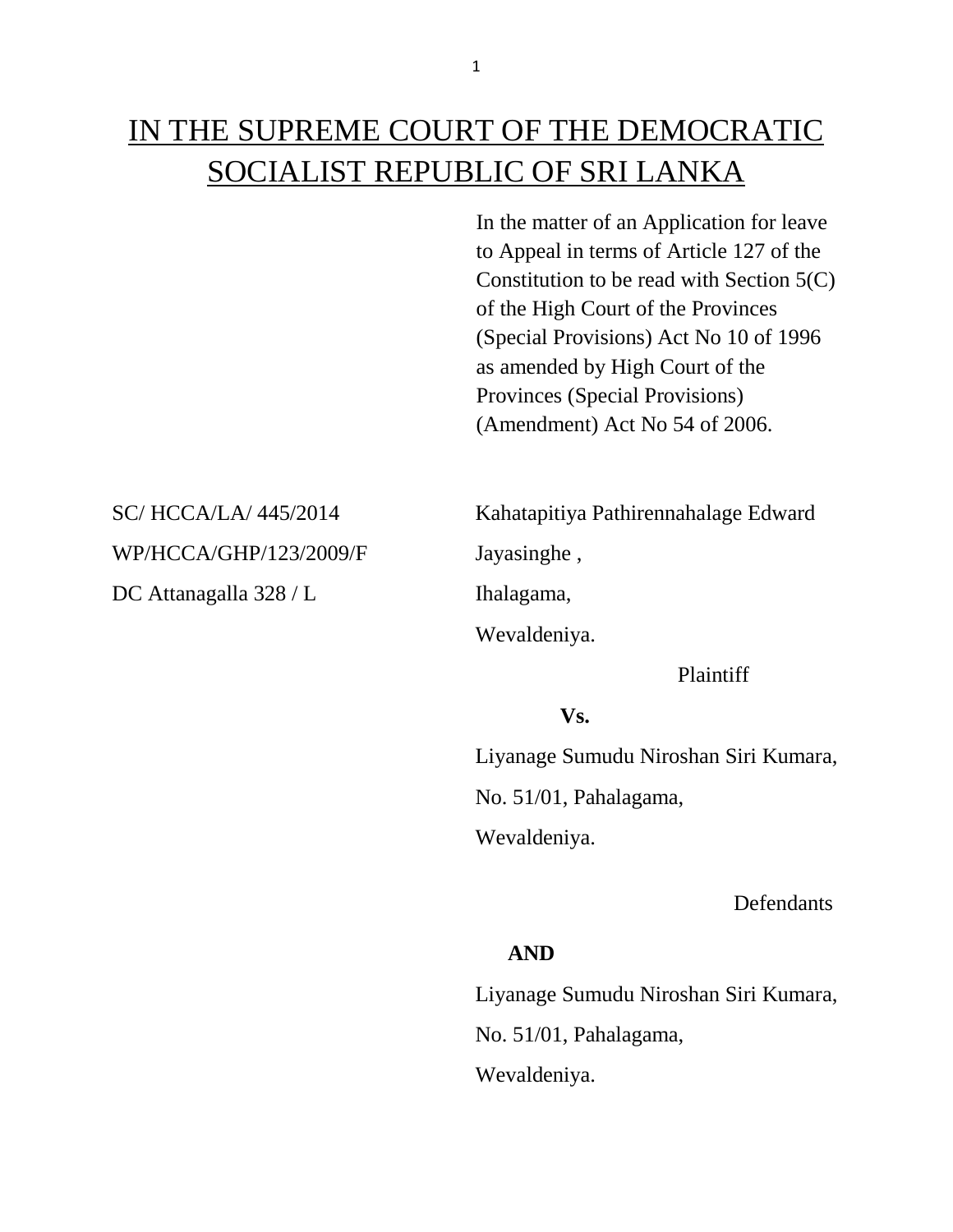Defendant Appellant Kahatapitiya Pathirennahalage Edward Jayasinghe , Ihalagama, Wevaldeniya.

Plaintiff Respondents

## **AND NOW BETWEEN**

 Liyanage Sumudu Niroshan Siri Kumara, No. 51/01, Pahalagama, Wevaldeniya.

Defendant Appellant Petitioner

### **Vs.**

 Kahatapitiya Pathirennahalage Edward Jayasinghe , Ihalagama,

Wevaldeniya.

Plaintiff Respondent- Respondent

BEFORE : CHANDRA EKANAYAKE A/CJ. UPALY ABEYRATHNE, J. ANIL GOONARATNE, J.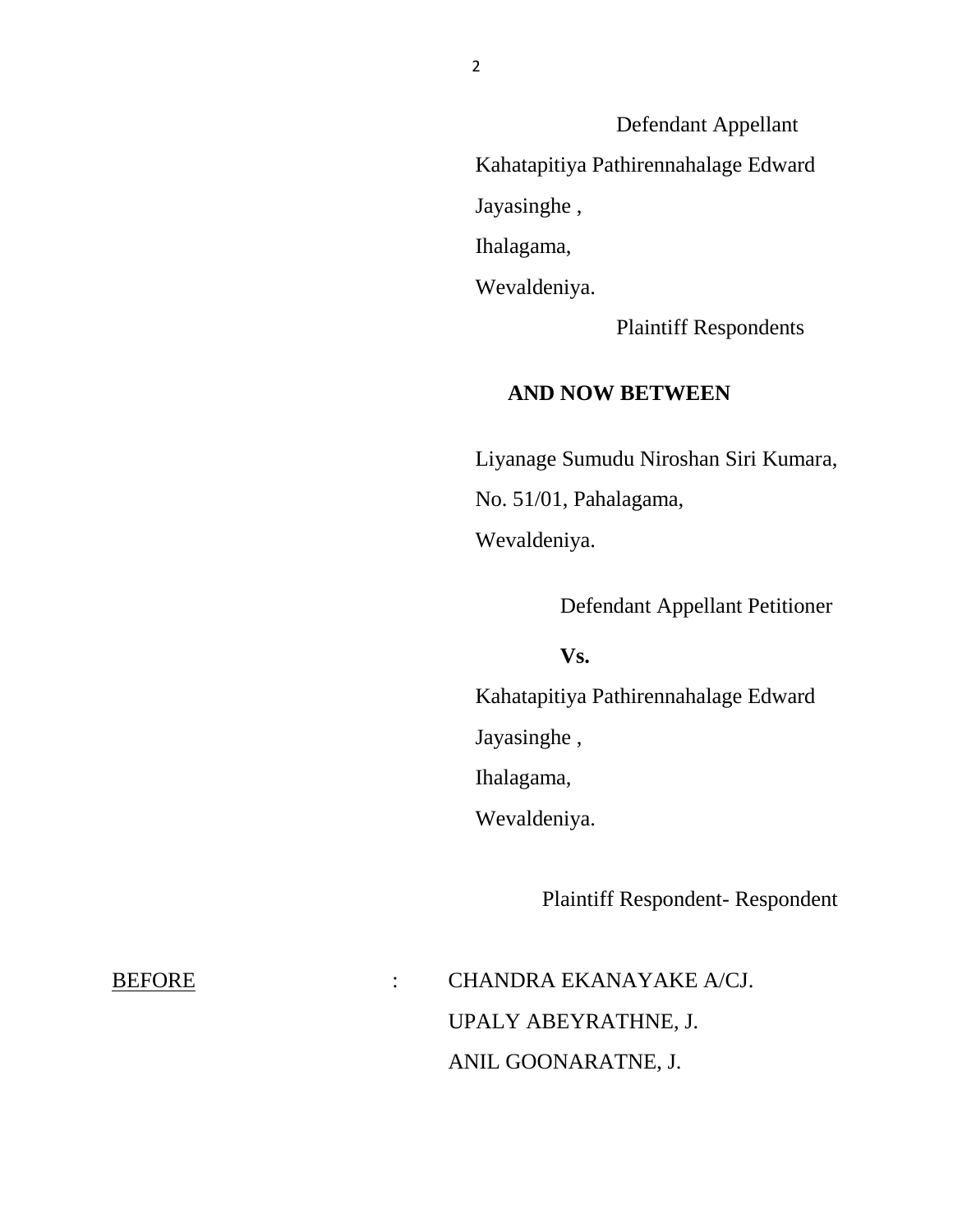| Palitha Ranatunga instructed by Gayani<br>Kasthuriarachchi for the Defendant<br><b>Appellant Petitioner</b> |
|-------------------------------------------------------------------------------------------------------------|
| Vidura Gunarattne for the Plaintiff<br>Respondent-Respondent                                                |
| 11.09.2015                                                                                                  |
| 01.10.2015 (Defendant Appellant Petitioner)<br>01.10.2015<br>(Plaintiff)<br>Respondent                      |
| Respondent)<br>29.03.2016                                                                                   |
|                                                                                                             |

### UPALY ABEYRATHNE, J.

The Plaintiff Respondent-Respondent (hereinafter referred to as the Respondent) instituted an action against the Defendant Appellant Petitioner (hereinafter referred to as the Petitioner) in the District Court of Attanagalla seeking a declaration of title that the Plaintiff and the co-owners referred to in the plaint are the sole owners of the land described in the schedule to the plaint. After trial the learned District Judge has delivered a judgment in favour of the Respondent. Being aggrieved by the said judgment the Petitioner appealed to the High Court of Civil Appeal of the Western Province holden at Gampaha and after hearing of the said appeal the High Court of Civil Appeal, by its judgment, affirmed the said judgment of the learned District Judge dated 13.10.2009 and

3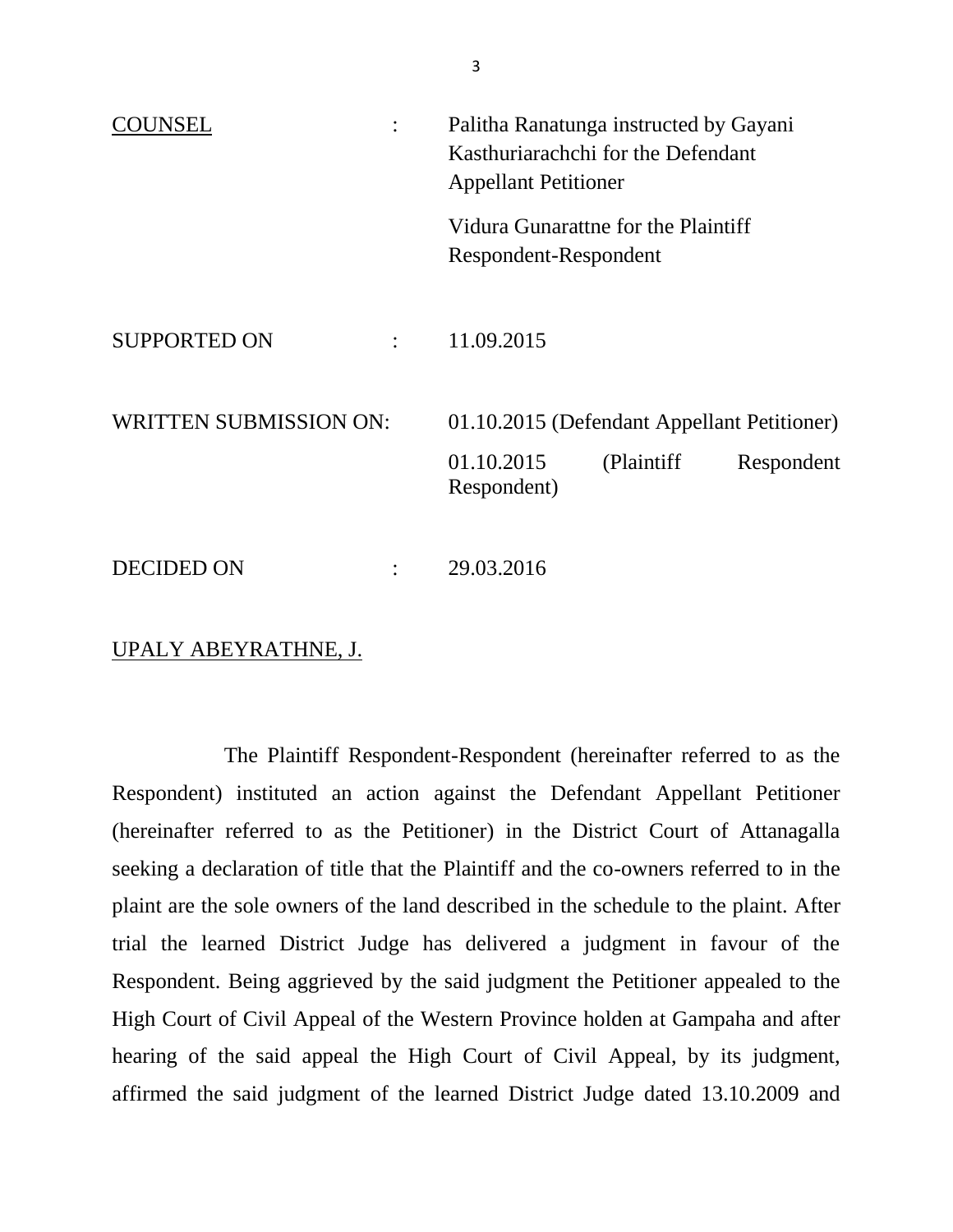dismissed the appeal of the Petitioner with costs. This Application for Leave to Appeal is from the said judgment of the High Court of Civil Appeal of the Western Province holden at Gampaha dated 23.07.2014.

When this Application was taken up for support the learned counsel for the Respondent took up a preliminary objection that this leave to appeal application is out of time as it has not been filed within the time frame prescribed by Rule 07 of the Supreme Court Rules.

Both Counsel have filed their written submissions. According to the minutes dated 11.09.2015, the Counsel for the Petitioner has been directed by this Court to furnish a copy of an affidavit of the registered Attorney of the Petitioner dated 04.09.2014. In his written submission the learned counsel for the petitioner has stated that he had furnished the said affidavit dated  $04<sup>th</sup>$  September 2014 together with the motion filed with the application for leave to appeal.

I reproduce bellow the paragraphs 03 and 04 of the said affidavit of Kasthuriarachchilage Gayani Kasthuriarachchi, Attorney At Law.

- "03. I was sent the Petition, Affidavit and the annexure marked P1 together with, to be filed with my appointment as an instructing Attorney At Law on  $03<sup>rd</sup>$  September 2014 in the Registry of Supreme Court.
- 04. I was handed over the said documents without the proxy by the Petitioner of the leave to Appeal Application at 2.50 p.m. on 03<sup>rd</sup> September 2014 at the entrance of Supreme Court premises. And I had to obtain the signature of the Petitioner in the proxy and I immediately went to the stamp counter at about 2.55 p.m. and I had been waiting in the queue and I submitted the documents by 3.00.p.m. at the said counter. But accepting the Application for Leave to Appeal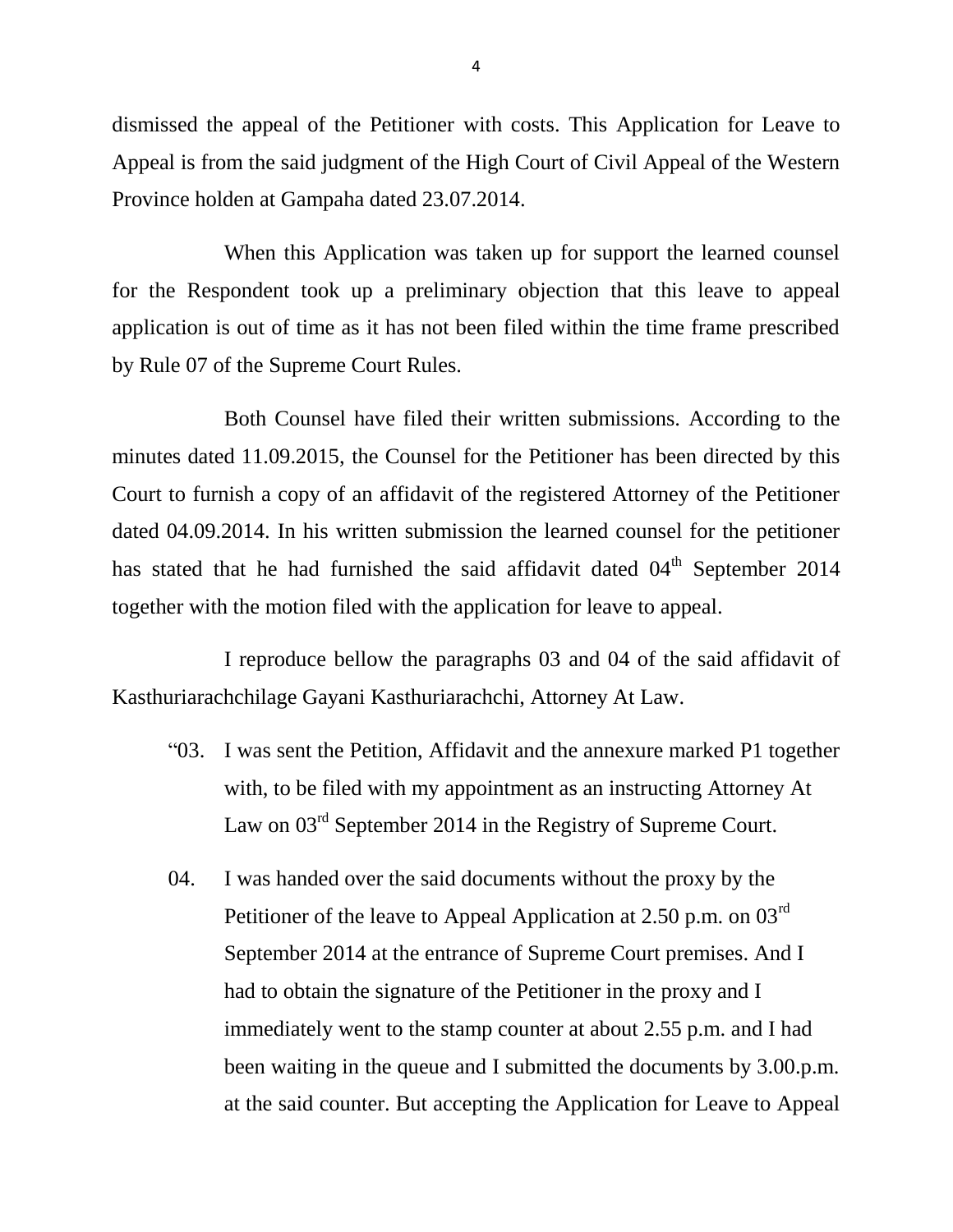was refused by the Officer at the said counter stating that they are closing the counter sharp at 3.00 p.m."

Although the facts contained in said two paragraphs are contradicting each other, paragraph 04 clearly demonstrates lapse on the part of the Petitioner and also the Petitioner's failure to show due diligence in filing the application for leave to appeal in the Supreme Court within the prescribed period. It further demonstrates that said Attorney At Law was struggling at the last minute of the stipulated period of time granted for the filing of an application for leave to appeal in the Supreme Court, obtaining signatures, buying stamps and rushing to the stamp counter in order to line up in the queue at which time the counter was due to closed after day's work. In his petition the petitioner has not averred any compelling reason which led him to last minute performance preventing him giving instructions to his Attorney At Law to lodge the application for leave to appeal in the Supreme Court within the stipulated period of time.

It must be placed on record that all most all the citizens living in this Country are aware that the revenue collecting counters in the Government sector have to be closed at a particular time in order to facilitate the officers who are discharging duties at the counters to finalize their work and to balance the collection of revenue for the day and to put it in safe custody. Hence no one can attribute responsibility to officers at such revenue collecting counters for closing them at the scheduled time as required by finance regulations.

The Petitioner has admitted that his Application for Leave to Appeal was not filed within time as required by Rule 07 of the Supreme Court Rules 1990. Said Rule 07 of the Supreme Court Rules stipulates that "Every such application shall be made within six weeks of the order, judgment, decree or sentence of the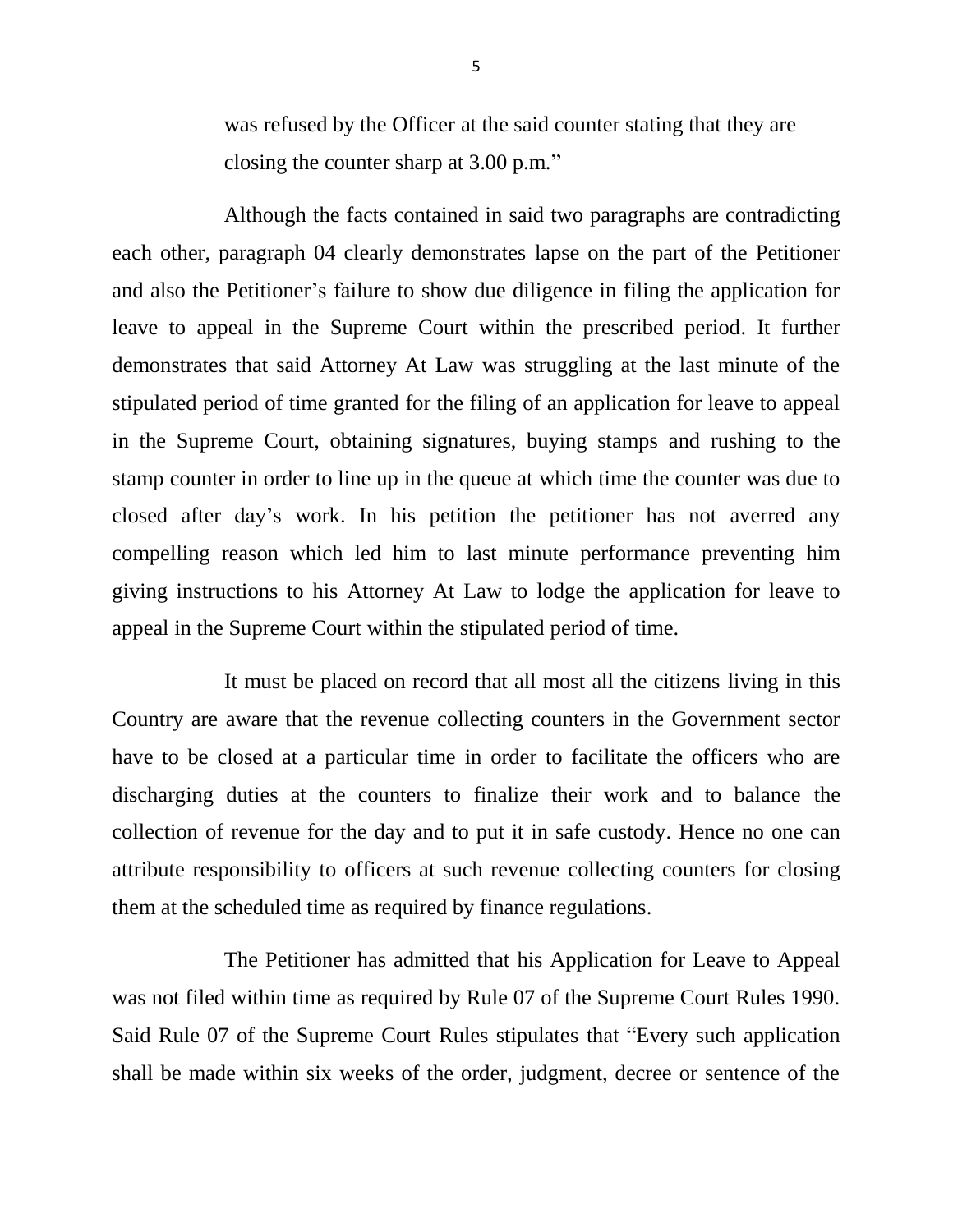Court of Appeal in respect of which special leave to appeal is sought". As it appears no doubt that compliance with the provisions contained in said Rule 07 is mandatory.

This court in several instances has expressed its firm view that an application for leave to appeal filed in the Supreme Court from an order or judgment of a High Court of the Province exercising civil jurisdiction has to be filed within six weeks of the pronouncement of the order or judgment appealed from. In the case of Jamburegoda Gamage Laksman Jinadasa Vs. Pilitthu Wasam Gallage Pathma Hemamali and Others SC/HC/CALA/99/2008 SC minutes dated 07.07.2011 Dr. Shirani A. Bandaranayake CJ observed that (P. A. Ratnayake, P.C.,J. and Chandra Ekanayake, J. agreed) "The language used in Rule 07, clearly shows that the provisions laid down in the said Rule are mandatory and that an Application for leave for this Court should be made within six weeks of the order, judgment, decree or sentence of the court below of which leave is sought from the Supreme Court. In such circumstances it is apparent that it is imperative that the Application should be filed within the specified period of six (6) weeks."

Following the dicta of the said case Saleem Marsoof, J. in Karunawathie Wickramasinghe Samaranayake Vs. Ranjani Warnakulasuriya SC/HC/CALA/137/10 SC minutes dated 04.10.2012, held that (N. G. Amaratunga, J. and C. Ekanayake, J. agreed) " An Application for leave to appeal filed in the Supreme Court from an order of a High Court of the Province exercising civil jurisdiction has to be filed within six (6) weeks of the pronouncement of the order or judgment from, irrespective of whether it is considered to fall within part 1A or part 1C of the Supreme Court Rules."